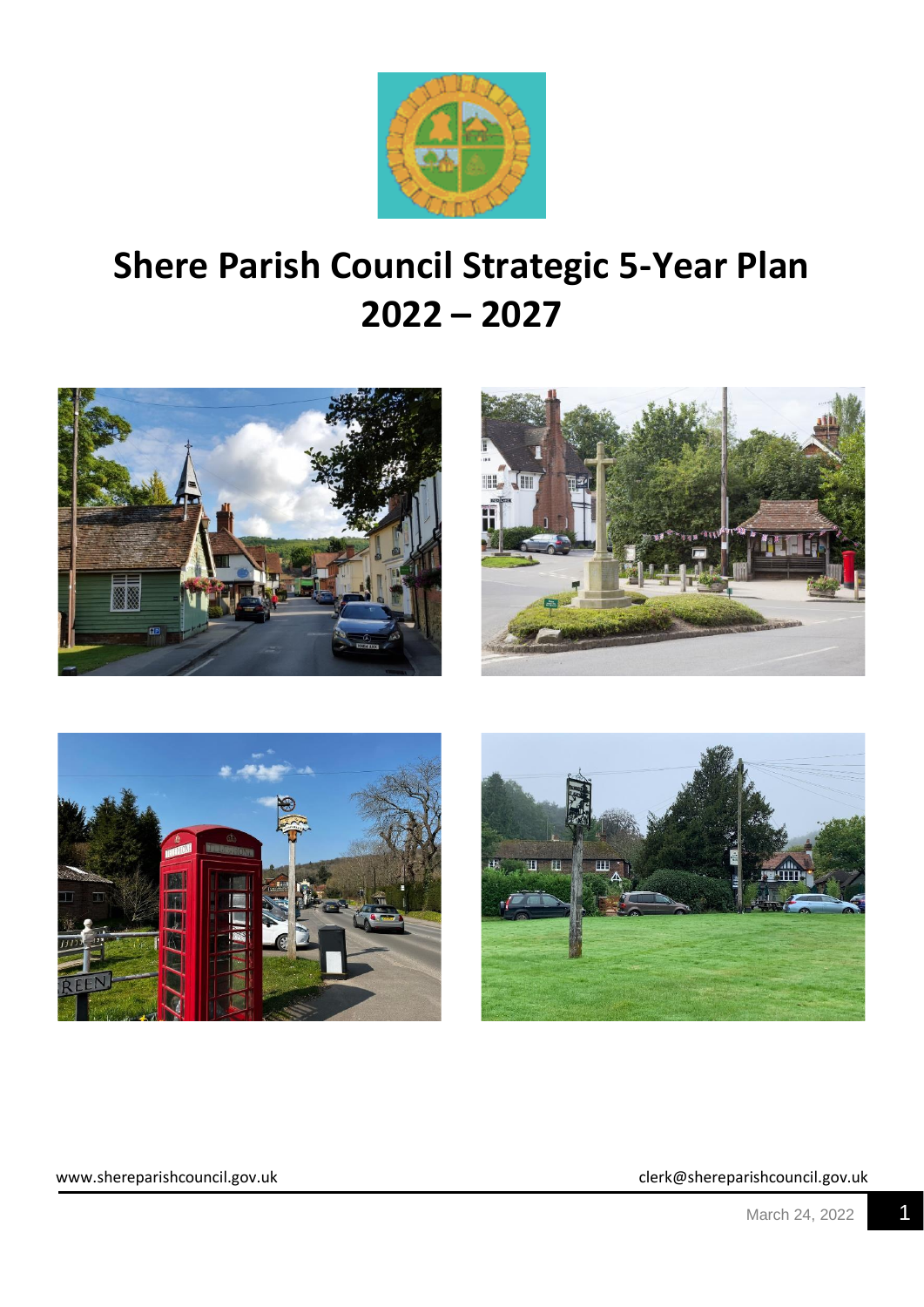# **Introduction**

### **What is the Parish Council Strategic Plan?**

Shere Parish Council's Strategic Plan is being created to identify, consult, and implement the vision, key objectives and direction of the council on behalf of the villages, over the next five years.

#### **Run the Parish, Change the Parish!**

The actions of the parish council can be split into two; run the parish and change the parish**. Run the Parish** is the daily activities carried out to support and maintain the parish. **Change the Parish** is the process (via the strategic 5 year plan) to implement changes to improve and sustainably support the parish in the coming years and would include large projects and activities.

## **Run the Parish**

Day to day running of the parish including maintenance, liaising with other agencies, governance, planning and finance will continue under the instruction of full council and through the committees – see below.

#### **Shere Parish Council Overview and Governance**

The civil Parish of Shere is the largest in the area in the Borough of Guildford, Surrey and is the first tier of local government. The Parish lies in the Green Belt, the Surrey Hills Area of Outstanding Natural Beauty and an Area of Great Landscape Value. It also includes three Conservation Areas (parts of the villages of Holmbury St. Mary, Peaslake and Shere). The total population is approximately 3,500. Shere Parish Council serves the four villages of Gomshall, Holmbury St. Mary, Peaslake and Shere and a large part of Abinger Hammer (excluding the village centre).

Shere Parish Council has 13 councillors, elected every four years (next election May 2023), split into three wards: Shere and Gomshall (North Ward) – six councillors Peaslake (South West Ward) – four councillors Holmbury St. Mary (South East Ward) – three councillors

Contact details for councillors can be found by [clicking here.](https://www.shereparishcouncil.gov.uk/list-of-officers/)

The Chairman and Vice-Chairman are elected annually by the councillors at the Annual Parish Council Meeting in May. Councillors are unpaid and commit their time to improving and maintaining the four villages, on behalf of its residents.

Full council meets every month except August and December [\(click here](https://www.shereparishcouncil.gov.uk/meeting-date-diary/) to see meeting dates). All meetings are open to the public and there is a period set aside for the public to address the council.

#### **Areas of Responsibility**

Shere Parish Council has many responsibilities which include:

- Tanyard Hall, Gomshall (venue for hire, the Drop-In Centre and parish office)
- Old Fire Station Public Conveniences, Shere
- Car Parks, Shere and Peaslake
- Bus shelters
- **Benches**
- Some bins and grit bins
- Peaslake Farm
- War memorials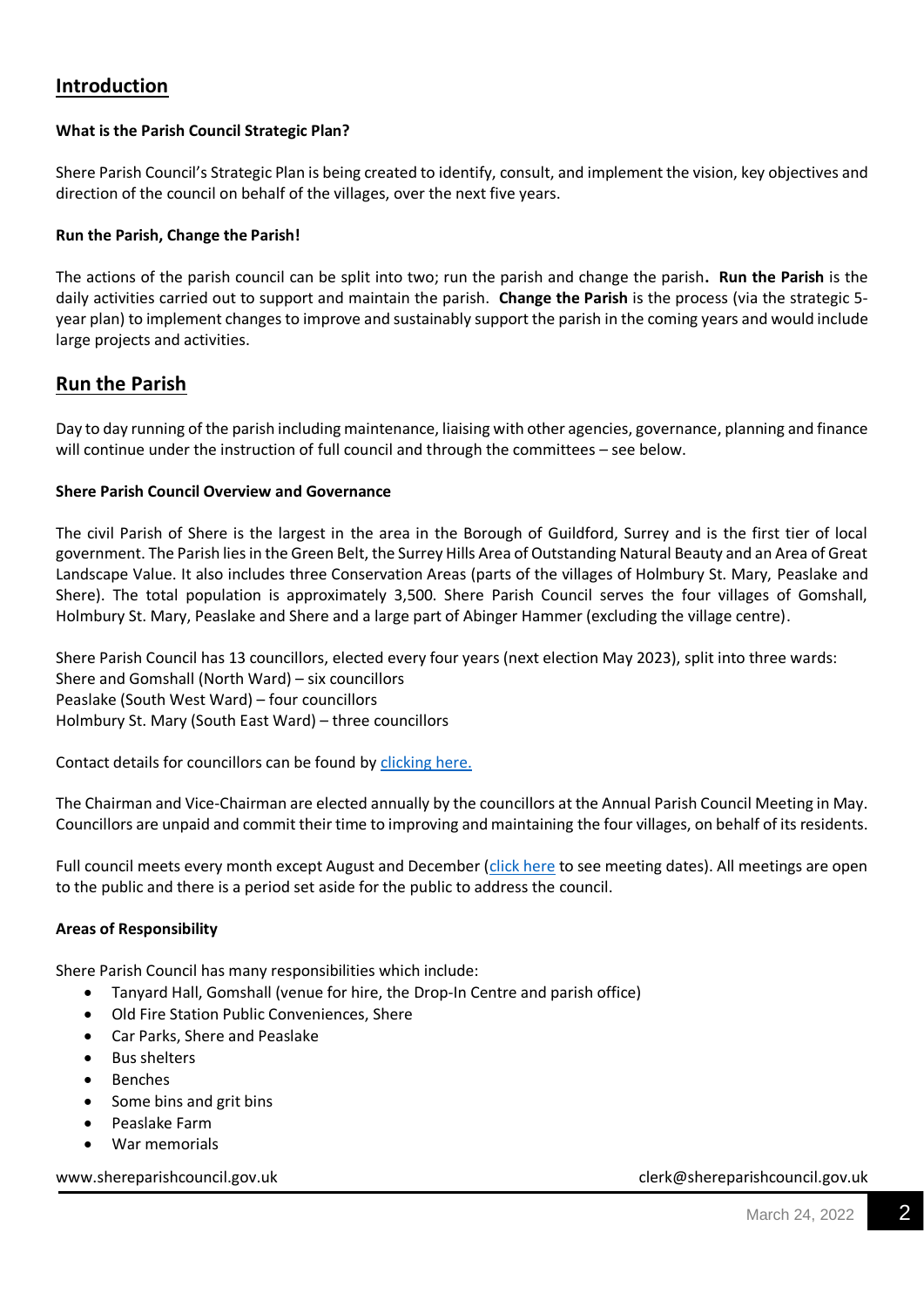- Shere Pool (leased to Shere Swimming Pool Committee)
- Shere Well
- Five play areas, skate ramp and adult fitness equipment
- Various plots of land and sports pavilions across the parish

For a full list of **ALL** assets please [click here](https://www.shereparishcouncil.gov.uk/wp-content/uploads/2022/03/Asset-Register-March-2022.pdf)

In addition to responsibility for physical items and land, the council also represents and lobbies on behalf of residents.

#### **Parish Council Staff and Management**

The council employs three members of staff:

- The Clerk is appointed by the council and carries out all the functions required by law as the council's Proper Officer. The Clerk is responsible for ensuring that the instructions of the council in connection with its function as a parish council are carried out. The Clerk is also the council's Responsible Financial Officer (RFO).
- The Assistant Clerk supports the Clerk in all duties and stands in as Clerk during annual leave or sickness.
- The Drop-in Centre Coordinator runs and manages the Drop-In Centre at Tanyard Hall.

#### **General Power of Competence**

When the current Clerk is qualified, the council can agree to adopt the General Power of Competence. The Localism Act 2011 s1 (1) gives local authorities including town councils 'the power to do anything that individuals generally may do as long as they do not break any other laws.' It is a power of first resort. This enables the council to better serve the community and is less bound by the powers of parish councils. Shere Parish Council adopted the General Power of Competence in September 2020 and it is readopted by full council every subsequent May.

#### **Financial Information**

The Parish Council agreed a precept (the local tax levied by the Parish Council which is collected on its behalf by Guildford Borough Council as part of the Council Tax Bill) of £162,028 for 2022/2023. Equating to £81.36 per Band D property for the financial year.

In addition to the precept, the Parish Council receives additional funding from other sources (Guildford Borough Council, Tanyard Hall hire, land rentals, leases and occasionally private individuals/organisations).

See our website for [financial information](https://www.shereparishcouncil.gov.uk/finance/) an[d transparency.](https://www.shereparishcouncil.gov.uk/transparency-2/)

The Parish Council aims to maintain a general reserve to cover unexpected events or emergencies and earmarked reserves for specific projects within the parish.

### **Change the Parish!**

The Management and Strategy Working Group (M&SWG) oversees the production and implementation of the strategic plan and recommends to full council, achievable actions with timescale and budget planning. The plan is a live document and will be amended as appropriate, as the needs of the community change during this period.

#### **Community Involvement**

The parish council will undertake to communicate, consult and engage as outlined in the [Communication Engagement](https://www.shereparishcouncil.gov.uk/wp-content/uploads/2021/03/Community-Engagement-Policy.pdf)  [Policy.](https://www.shereparishcouncil.gov.uk/wp-content/uploads/2021/03/Community-Engagement-Policy.pdf) This is done through an active website and social media, notice boards and contributions to the parish magazine, to reach all residents.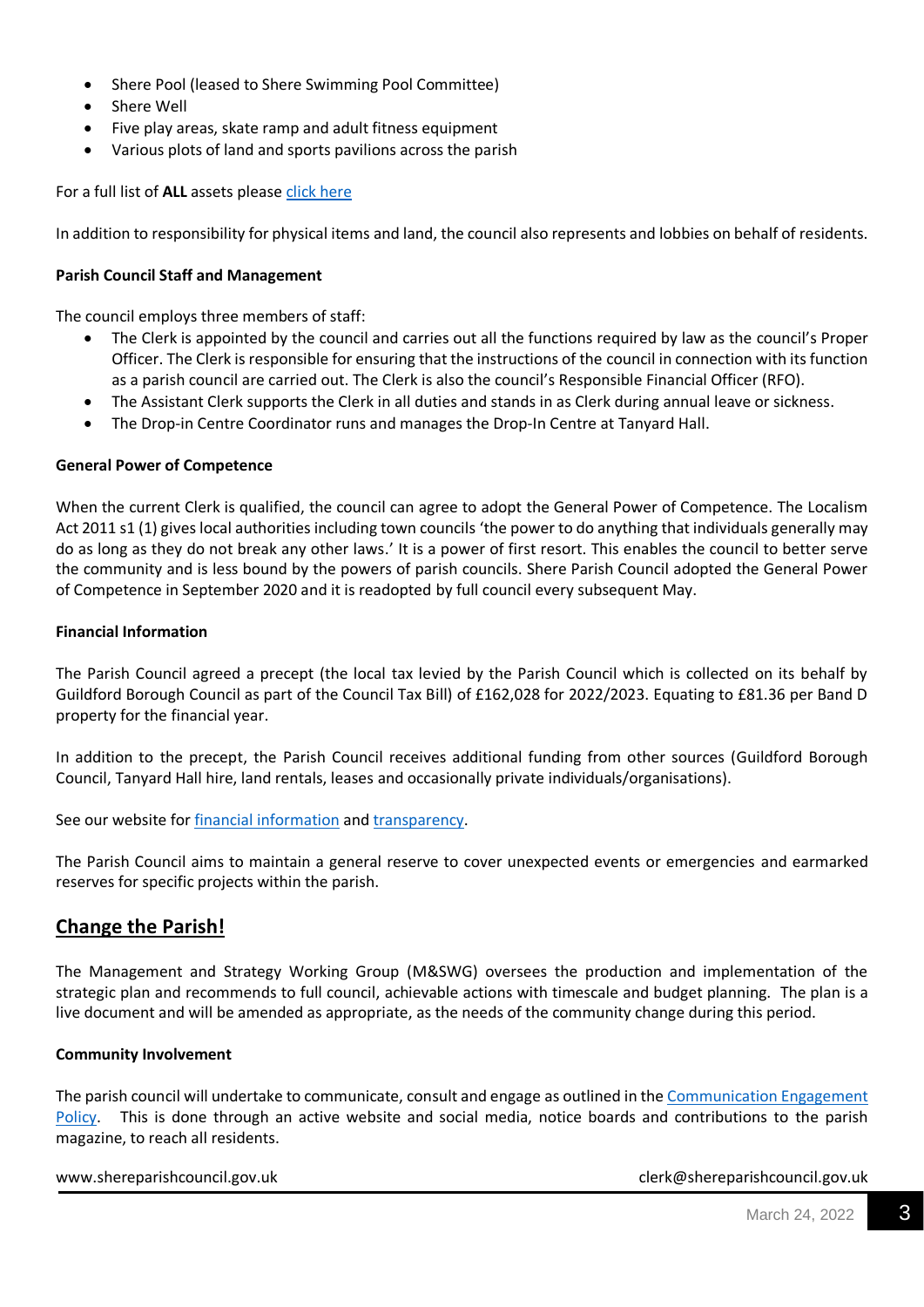#### **Overarching Objectives of the Strategic Five-Year Plan**

- 1. To try to mitigate the adverse effects of increased traffic and visitor numbers throughout the parish on the community and environment by:
	- addressing health and safety concerns, such as maintaining access for emergency vehicles, pavement obstruction and traffic speed dangers
	- prioritising the physical and mental wellbeing of residents
	- actively looking for additional sources of revenue to reduce the financial burden of visitors (to reduce the percentage of the parish council precept spent on visitor amenities)
- 2. To recognise and try to address the risks to the parish environment and residents arising from climate change and visitor activities by:
	- Lessening, where possible, the impact of adverse trends, such as flooding from heavy rainfall, trail erosion from overuse etc.
	- considering the environmental effect of every council decision
	- furthering and promoting national guidelines, to achieve change at a local level

#### **Monitoring Progress**

The Working Group and actions will be monitored by full council and the Five-Year Plan will be monitored annually and readopted by full council. A copy of the plan will be available on the parish council website.

#### **Action Topics and Plans**

#### **Shere and Gomshall (North ward)**

- 1. Shere Car Park, Parking and Pedestrianising part of The Square in Shere It has been decided that there is a need to readdress the balance between residents and visitors with residents being the priority. The following proposals are being investigated:
	- Charging in the car park
	- Pedestrianising part of The Square
	- Increasing yellow lines to prevent inconsiderate parking
- 2. Old Fire Station Toilets The toilets are used predominantly by visitors and need a total refurbishment with a view to charge for use in the future. The grant has been stopped by Guildford Borough Council and an alternative income source is required.

| Objective                                         | Lead                                       | <b>Parties</b><br><b>Involved</b>                               | <b>Activity</b>                                                                             | <b>Timescale</b>                                                   | <b>Budget</b> | <b>Notes</b>                                                                                                                                             |
|---------------------------------------------------|--------------------------------------------|-----------------------------------------------------------------|---------------------------------------------------------------------------------------------|--------------------------------------------------------------------|---------------|----------------------------------------------------------------------------------------------------------------------------------------------------------|
| Mitigate the<br>effect of<br>visitors to<br>Shere | North<br>Ward<br><b>Councillors</b>        | Residents,<br>SPC,<br>SRGA&<br>Trustees,<br>GBC &<br><b>SCC</b> | <b>Public Consultation</b><br>sent to all residents.<br>Results to be<br>reviewed by M&SWG. | Proposal to<br>recommended<br>and agreed by<br>council May<br>2022 |               | Charging in car<br>park not yet<br>agreed by<br>trustees of Shere<br>Recreation<br>Ground – new<br>meeting planned<br>to discuss further<br>in June 2022 |
| Mitigate the<br>effect of<br>visitors to          | <b>North</b><br>Ward<br><b>Councillors</b> | Residents,<br>SPC &<br><b>GBC</b>                               | Grant removed by<br>GBC - other funding<br>source needed                                    | Ongoing                                                            |               |                                                                                                                                                          |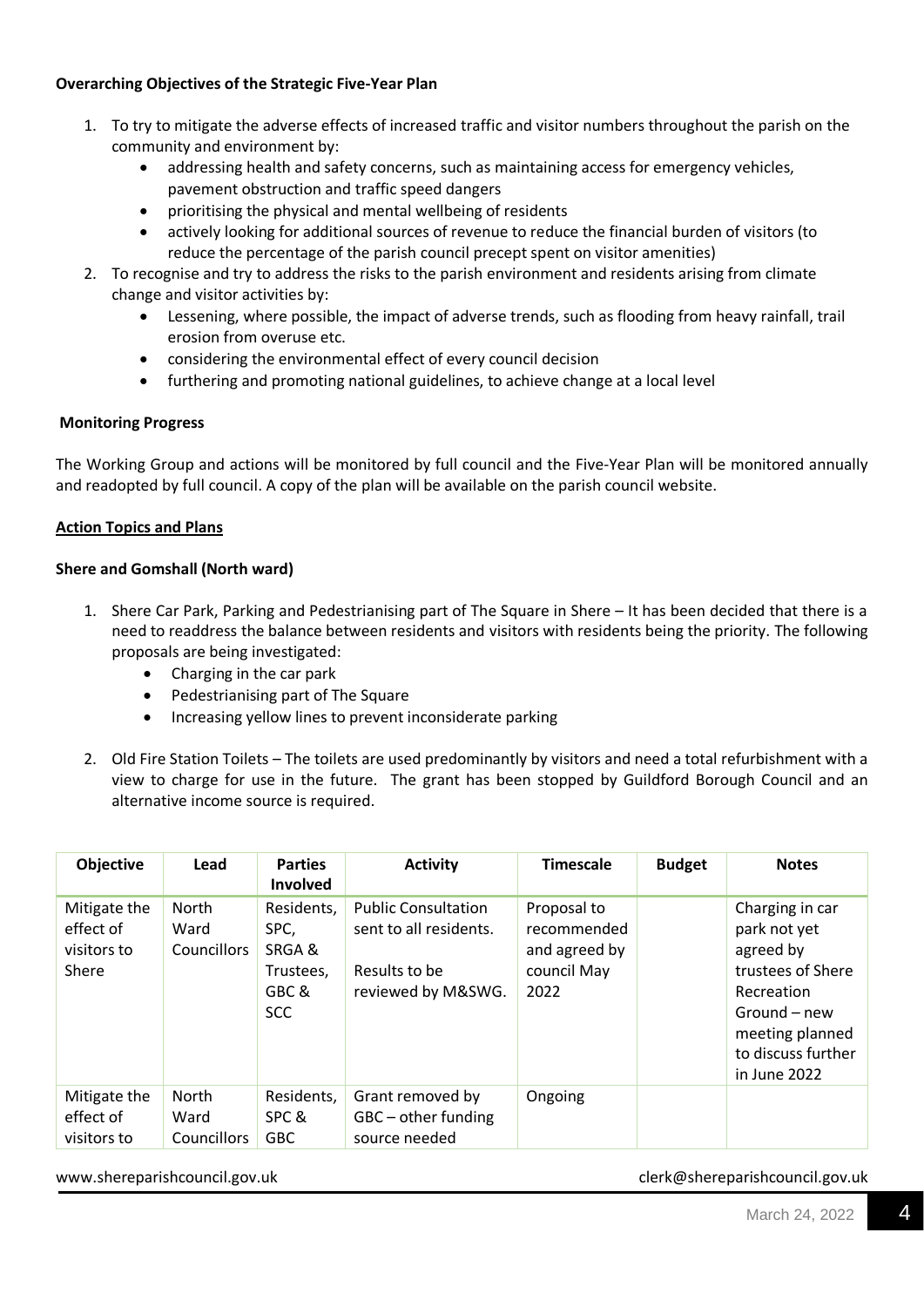| Toilets   |  |
|-----------|--|
|           |  |
| Shere-OFS |  |

#### **Peaslake (South West Ward)**

- 1. Peaslake Farm Fields To protect the fields for future generations and to prevent construction. To mitigate the flood risk to the village centre from climate change.
- 2. Peaslake Farm Yard Development In partnership with Greenoak Housing Association (GHA) Eight homes to be built on the farm yard at truly affordable rent in perpetuity. Four one-bed flats and four two-bed houses.

| <b>Objective</b>                    | Lead                              | <b>Parties</b><br>Involved           | <b>Activity</b>                                                                                                                                                                                                                                                                | <b>Timescale</b>                                       | <b>Budget</b>                                                                | <b>Notes</b>                                                                                                                                                                                                                                                                                                |
|-------------------------------------|-----------------------------------|--------------------------------------|--------------------------------------------------------------------------------------------------------------------------------------------------------------------------------------------------------------------------------------------------------------------------------|--------------------------------------------------------|------------------------------------------------------------------------------|-------------------------------------------------------------------------------------------------------------------------------------------------------------------------------------------------------------------------------------------------------------------------------------------------------------|
| Climate<br>Change                   | South<br>West<br>Ward             | Residents,<br>SPC, SWT,<br>T. Metson | Peaslake Farm Fields -<br>To pursue a 30-year<br>lease with SWT, with<br>potentially integrated<br>grazing by T. Metson<br>Using funds<br>accumulated via<br><b>Biodiversity Net Gain</b><br>credits, held for<br>improvements and<br>maintenance on the<br>site, for 30 years | Ongoing                                                | Outlay for<br>surveys and<br>legal work<br>to be<br>reimbursed<br>by the BNG | To include flood<br>mitigation<br>through the<br>creation of<br>wetland habitats.<br>Friends of the<br>Hurtwood also<br>putting forward a<br>proposal for<br>consideration<br>(June 2022)                                                                                                                   |
| Physical and<br>Mental<br>Wellbeing | Peaslake<br>Steering<br>Committee | Residents,<br>SPC, GHA               | Peaslake Farm Yard<br>Development -<br>Planning permission<br>obtained.                                                                                                                                                                                                        | Completion<br>date for<br>occupation<br>Autumn<br>2023 |                                                                              | Discussions with<br>near neighbours<br>over potential<br>disruption during<br>the building<br>phase has taken<br>place<br>(spreadsheet of<br>concerns<br>compiled and will<br>be updated<br>regularly). A<br>public meeting to<br>address any<br>residual fears is<br>scheduled for<br>early Autumn<br>2022 |

#### **Holmbury St. Mary (South East Ward)**

- 1. Road Safety to ensure road safety issues are addressed by:
	- Supporting the speed watch volunteers
	- Identifying areas of concerns and liaising with Surrey County Council (SCC) Highways over improvements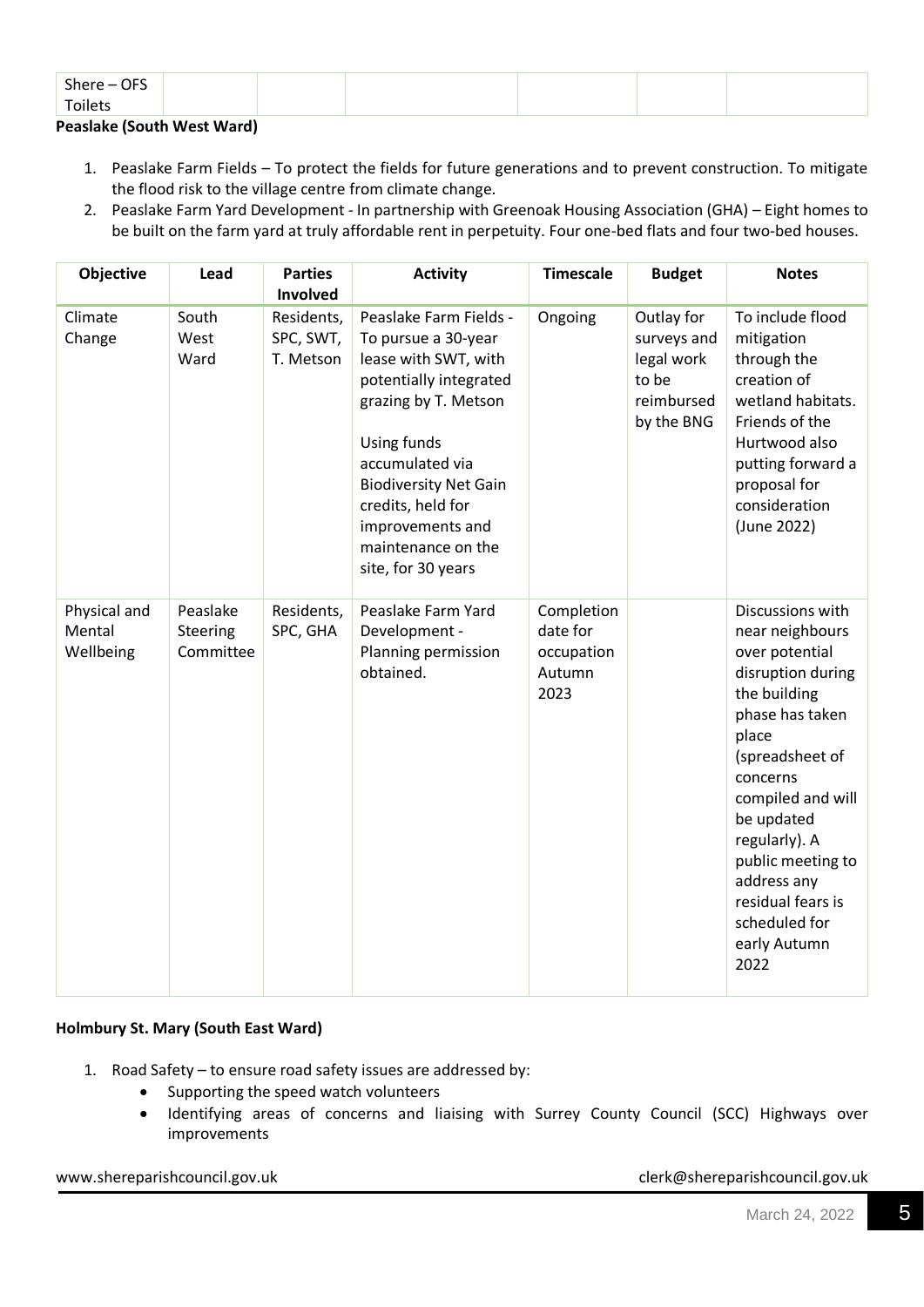| <b>Objective</b>                       | Lead               | <b>Parties</b><br>involved | <b>Activity</b>                                                        | <b>Timescale</b>                                                                         | <b>Budget</b>                                                          | <b>Notes</b>   |
|----------------------------------------|--------------------|----------------------------|------------------------------------------------------------------------|------------------------------------------------------------------------------------------|------------------------------------------------------------------------|----------------|
| Mitigating<br>the effect of<br>traffic | South East<br>Ward | Residents,<br>SPC, SCC     | <b>Traffic Calming on</b><br>Horsham Road $-$<br><b>Pitland Street</b> | By end of<br>financial<br>year<br>$2021/22 -$<br>delayed<br>now due<br>April/May<br>2022 | £5,000<br>towards the<br>project<br>from EMR<br>328 Traffic<br>Calming | Delayed by SCC |
| Mitigating<br>the effect of<br>traffic | South East<br>Ward | Residents,<br>SPC, SCC     | Further traffic calming<br>needed                                      | <b>Review six</b><br>months<br>after initial<br>installation<br>above                    |                                                                        |                |

#### **All Wards**

- 1. Replacement of Play Equipment to ensure funds are available for a rolling programme of replacements and upgrades.
	- Weekly inspections carried out by contractor
	- Yearly inspections undertaken by a qualified play inspection company
	- Works scheduled in advance with applications to Guildford Borough Council for Grant Aid
- 2. Drop-In Centre run by the Parish Council for the benefit of all residents in the parish to provide companionship, support, activities, outings, and monthly hot meals for anyone elderly, lonely or just wants to come along.
	- Twice weekly sessions in Tanyard Hall
	- Activities and outings run at Tanyard Hall or around the community

| <b>Objective</b>                                    | Lead               | <b>Parties</b><br>Involved | <b>Activity</b>                                                                                        | <b>Timescale</b>                                                                                                 | <b>Budget</b>                                                                          | <b>Notes</b>                                                                                           |
|-----------------------------------------------------|--------------------|----------------------------|--------------------------------------------------------------------------------------------------------|------------------------------------------------------------------------------------------------------------------|----------------------------------------------------------------------------------------|--------------------------------------------------------------------------------------------------------|
| Prioritising<br>Physical and<br>Mental<br>Wellbeing | All<br>Councillors | Residents,<br><b>SPC</b>   | Identified the next<br>piece of play<br>equipment most in<br>need of upgrading-<br>Peaslake Play Tower | In Progress<br>– item<br>much<br>loved by<br>community<br>therefore<br>repairs<br>made to<br>extend<br>longevity | <b>Grant Aid</b><br>(from GBC)<br>available<br>when<br>upgrade<br>becomes<br>essential | Agreed some<br>large logs for<br>children to play<br>on in or near the<br>Peaslake play in<br>progress |
| Prioritising<br>Physical and<br>Mental<br>Wellbeing | All<br>Councillors | Residents,<br><b>SPC</b>   | Requested assistance<br>from The Henry Smith<br>Fund to finance hot                                    |                                                                                                                  | Henry Smith<br>agreed a<br>donation of<br>£1,000 with                                  | <b>Further funds</b><br>could be<br>considered in<br>future                                            |